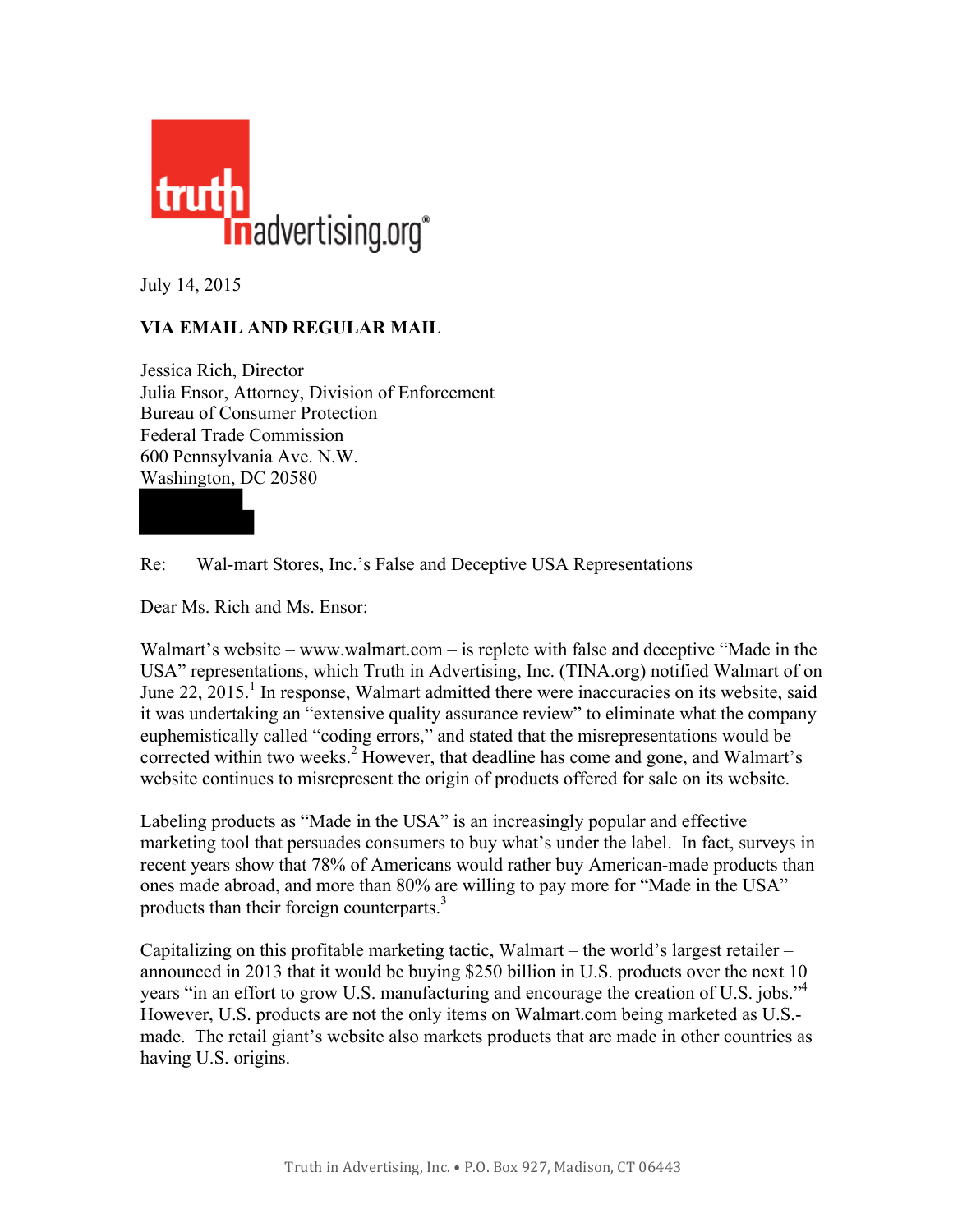Specifically, Walmart.com identifies products as made or assembled in the USA (either through the use of labels placed on the product images or Specifications beneath the images) but many of these representations are (1) inaccurate because they do not correctly describe the product's origin, and/or (2) problematic because they contain qualifying information that is not prominent, clear, and understandable. Each issue is addressed in turn.

## **I. Walmart's Use of False USA Representations**

On June 29, 2015, TINA.org published a list of 100 Made in the USA misrepresentations found on Walmart's website.<sup>5</sup> Though Walmart has corrected many of these misrepresentations, 35 inaccuracies still remain (as of July 13, 2015).<sup>6</sup>

Moreover, after Walmart's self-imposed deadline for correcting its USA marketing errors passed on July 9, 2015, TINA.org conducted a second sampling and identified another 100 errors on Walmart.com, none of which had been corrected as of July 13, 2015.

The 200 errors identified by TINA.org between June 22, 2015 and July 13, 2015, can be categorized into three groups:

*Group 1:* Products bearing inaccurate USA labels (i.e., the label conflicts with information regarding the products' origins contained on the product packaging or on the manufacturer's website). For example, the Step2 Push Around Sports Buggy bears a "Made in the USA" label on the Walmart website, while the Step2 website indicates that the product is "Made in USA of US and imported parts. Steering wheel made in China."<sup>7</sup>

*Group 2:* Products accompanied by inaccurate Specifications (i.e., the product origin information in the Specifications conflicts with information on the product packaging or on the manufacturer's website). For example, the Specifications for the Great Value Double Zipper Sandwich Bags indicate that the product is entirely made in the U.S., while the product packaging states that it is made in Thailand.<sup>8</sup>

*Group 3:* Products bearing USA labels that conflict with information contained in the Specifications on the same webpage. For example, the Pellon Stick-N-Tear Tear-Away Embroidery Stabilizer bears a "Made in the USA with imported parts" label, while the Specifications beneath the product image indicate the product is entirely made in the  $U.S.<sup>9</sup>$ 

These errors directly impact consumers' ability to accurately identify U.S.-made products on the site, which in turn adversely affects consumers' purchasing decisions.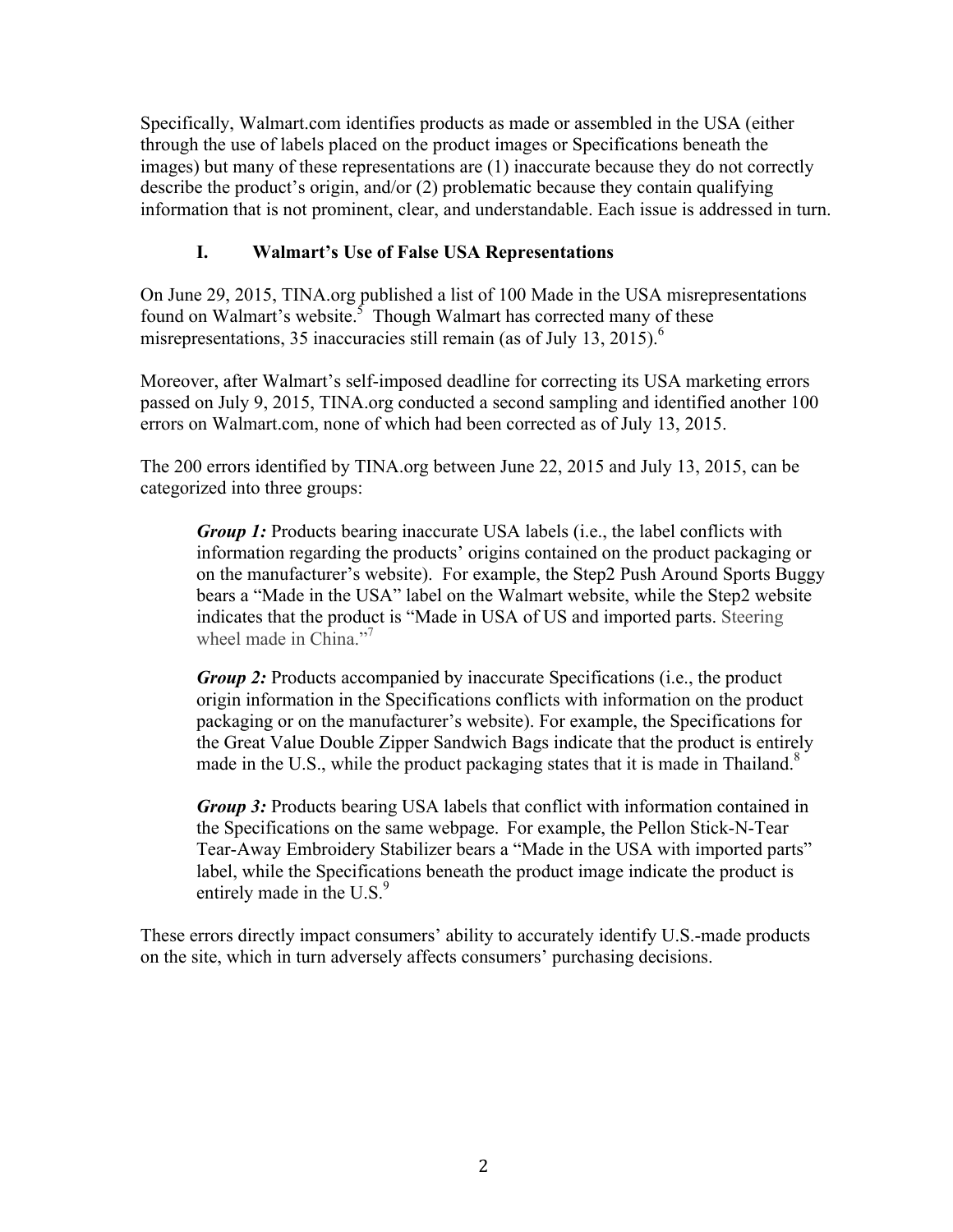## **II. Walmart's Use of USA Labels with Insufficient Disclosures**

Walmart uses six different red, white, and blue USA labels that all look identical except for the small print above and below "USA." These six labels appear as follows:  $10<sup>10</sup>$ 



The problem with these labels, as mentioned above, is that the qualifying language is not sufficiently prominent, clear, or understandable to prevent deception.<sup>11</sup>

# **A. Walmart's USA labels obscure the amount of foreign content.**

In all six versions of the label, the most prominent language is "USA" – it is in the largest font, next to a blue star, double-underlined in red, and is in the center of the label. There can be no question that any average consumer viewing the labels will see "USA." What is significantly less visible and prominent is the qualifying language that appears on five of the six versions of the label.

In search result pages, such as when searching the Walmart website for "Made in the USA" products, the legibility of the qualifying text below "USA" is illegible.<sup>12</sup> And the language above "USA" – either "Made in the" or "Assembled in the" – is marginal at best "due both to the text's small size and the low contrast of light blue text on a white background."<sup>13</sup>

"Thus, when viewed in search results, the label can be regarded as a *symbol* with a single meaning: 'this product is made in the USA'. The problem is, the actual meaning of the label varies depending on precisely those aspects of it that many consumers cannot read in search results: the fine-print text above and below 'USA.'"<sup>14</sup>

Even on individual product pages, where the labels are larger and thus more legible, the clear patriotic design of the labels is such that a quick glance would indicate that the product being viewed is a U.S. good. In addition, because only one variant of the label is shown on each product page, a consumer viewing a certain product may not realize there are other variants of the USA labels.<sup>15</sup> Even if a consumer browses to another product page that shows another variant of the USA labels, that consumer may "not notice the difference because the consumer's attention is focused on other aspects of the product."<sup>16</sup> In other words, consumers may mistakenly believe that all USA labels with a qualifier at the bottom indicate that the product is made with over 90% U.S. parts (if the first label they see and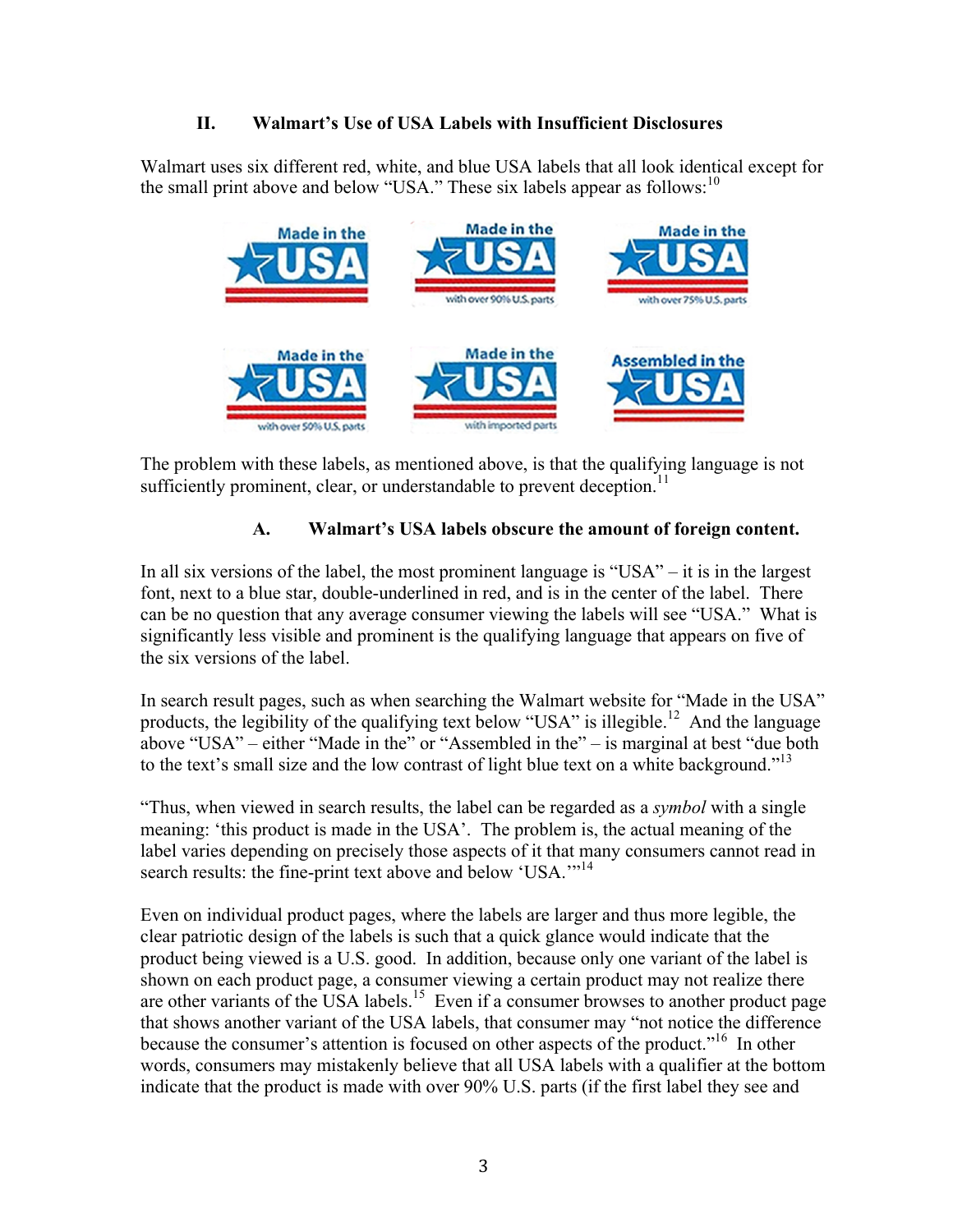read on the Walmart website contains this language) when, in reality, they may only contain just over 50% U.S. parts or, in some cases, no U.S. parts whatsoever.<sup>17</sup>

In short, no matter where a consumer views the USA labels, whether in search result pages or individual product pages, the most prominent features of all the labels is the acronym "USA" and the patriotic red, white, and blue design. The qualifying language above and below "USA" is not prominent, and thus consumers will miss it, which will lead to false perceptions about the origin of the products.<sup>18</sup>

## **B. Walmart's USA labels are not clear or understandable.**

In addition to being obscure, the qualifying language in the USA labels is not clear or understandable to a reasonable consumer.<sup>19</sup> Even assuming consumers see and read the qualifiers on the labels, they will be left wondering what it means to be made "with over 50% U.S. parts" since that is not explained anywhere on the website. Does that mean 51% of its parts were made in the U.S.? Or 74%? Or perhaps  $99\%$ ?<sup>20</sup> Similarly, what does it mean to be "Made in the USA with imported parts"? Is that different than being "Assembled in the USA"?

Neither Walmart's labeling nor its other marketing provide any clarity or explanation.

Compounding the problem is the Specifications section for individual products on the Walmart website, which raises more questions and concerns, rather than providing any clarity.<sup>21</sup> For example, the Lodge Logic 5 Quart Cast Iron Dutch Oven product bears the "Made in the USA" label (no qualifier) while the Specifications section indicates that the product was assembled in "USA or Imported" and that its components are from "USA or Imported."<sup>22</sup> Not only does the inconsistency between the label and the Specifications indicate that one of them is inaccurate, as explained above, the information also confuses consumers trying to determine the product's origin. These concerns are only exacerbated when you compare products like the Lodge Logic Dutch Oven to ones like the Mainstays Microfiber Waterproof Mattress Pad, which bears the "Made in the USA with over 50% U.S. parts" label while its Specifications indicate that it was fully assembled in the U.S. from all U.S. components, apparently more American-made than the "Made in the USA" Lodge Logic Dutch Oven.<sup>23</sup>

In short, Walmart's USA labels not only contain obscure qualifying language, they are also confusing.

#### **III. Conclusion**

Walmart admitted that its website contains false made in the USA information, knows that such errors deceive consumers and violate the FTC Act, and has known about the problem for over three weeks. And yet, Walmart's website still contains USA misrepresentations. As such, TINA.org strongly urges the FTC to take action to compel Walmart to remove all false and deceptive USA representations from its website.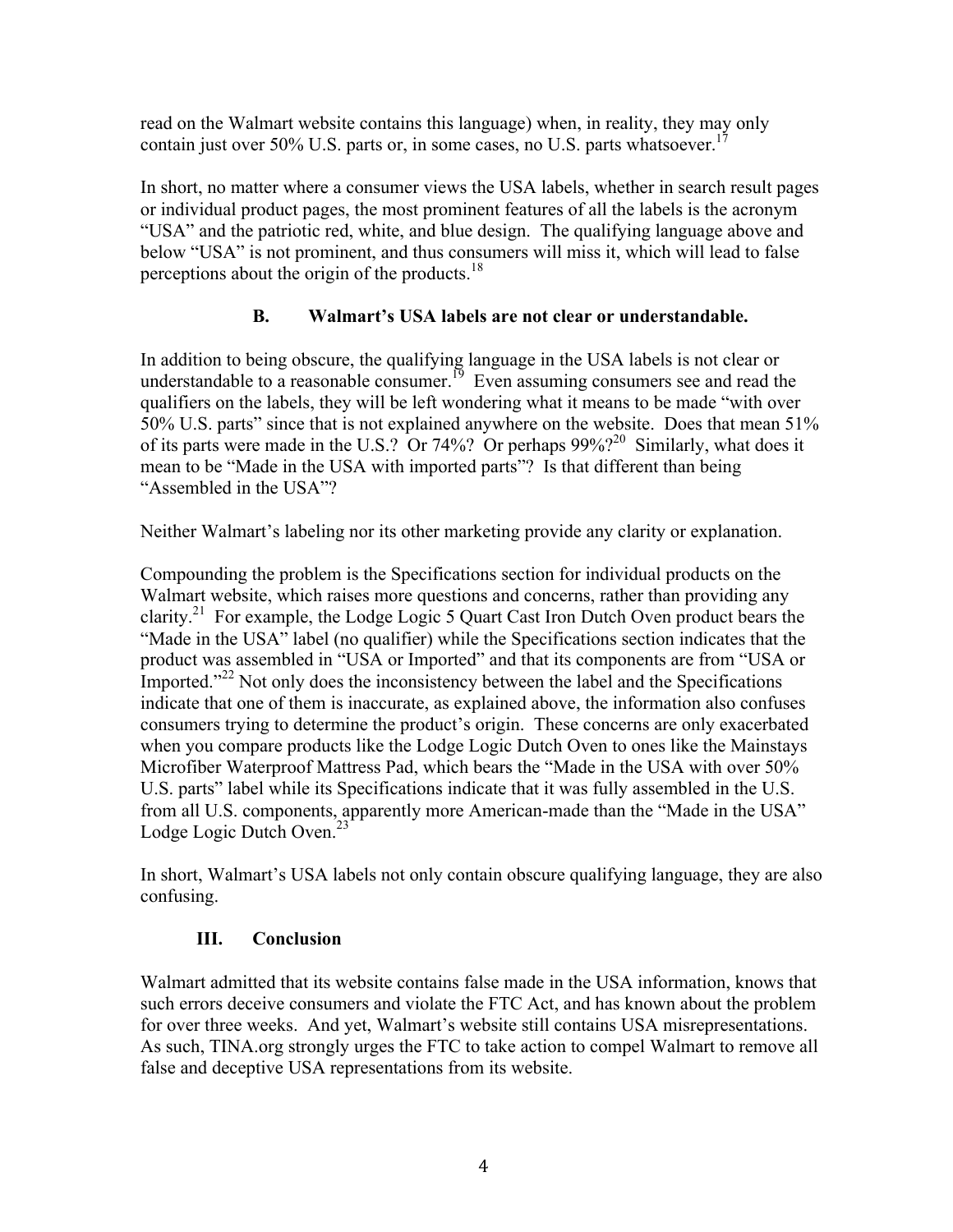Sincerely,

mith

Laura Smith, Esq. Legal Director Truth in Advertising, Inc.

 $\leq$ 

Bonnie Patten, Esq. Executive Director Truth in Advertising, Inc.

Cc: Doug McMillon, President and CEO Leon Bechet, Associate General Counsel Stephen Quinn, Chief Marketing Officer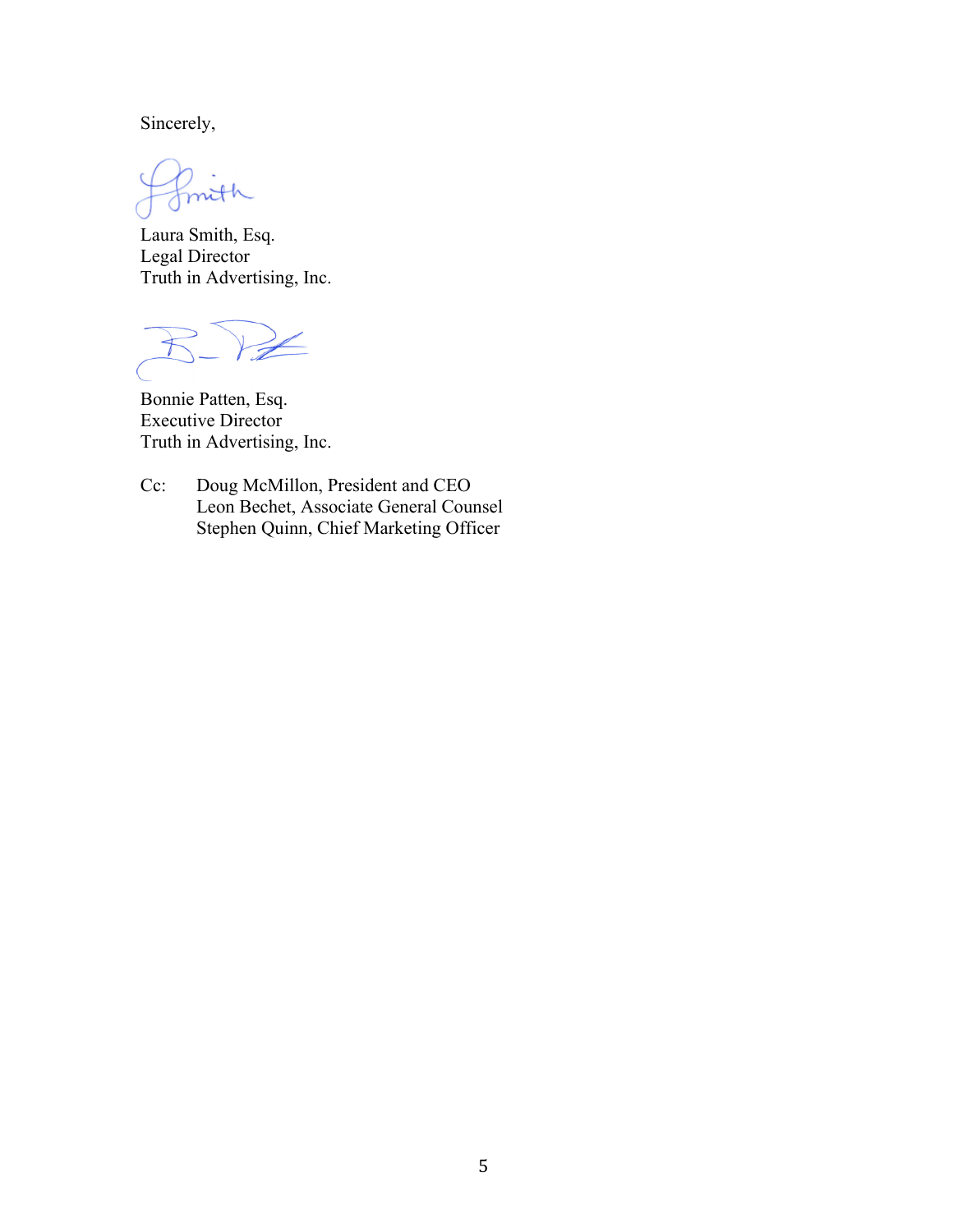<sup>1</sup> *See* Letter from L. Smith to D. McMillon, K. Robert, and S. Quinn, dated June 22, 2015, available [at https://www.truthinadvertising.org/wp-content/uploads/2015/06/6-22-15-ltr-to-Walmart-from-](https://www.truthinadvertising.org/wp-content/uploads/2015/06/6-22-15-ltr-to-Walmart-from-TINA_Redacted.pdf)TINA\_Redacted.pdf.

<sup>2</sup> *See* Letter from C. Marsiglio to L. Smith, dated June 24, 2015, available at [https://www.truthinadvertising.org/wp-content/uploads/2015/06/Letter-to-TINA-from-Walmart.pdf.](https://www.truthinadvertising.org/wp-content/uploads/2015/06/Letter-to-TINA-from-Walmart.pdf)

 $3$  Nov. 15, 2012 Press Release, "U.S. and Chinese Consumers Willing to Pay More for Made in USA Products,[" https://www.truthinadvertising.org/wp-content/uploads/2015/07/BCG-Press-](https://www.truthinadvertising.org/wp-content/uploads/2015/07/BCG-Press-Release-U....or-Made-in-USA-Products.pdf)[Release-U....or-Made-in-USA-Products.pdf;](https://www.truthinadvertising.org/wp-content/uploads/2015/07/BCG-Press-Release-U....or-Made-in-USA-Products.pdf) Knowing Which Products are Truly Made in America: How to know which flag-waving products are true red, white, and blue, Consumer Reports, February 2013, [http://www.consumerreports.org/cro/magazine/2013/02/made-in-america/index.htm.](http://www.consumerreports.org/cro/magazine/2013/02/made-in-america/index.htm)

<sup>4</sup> Fortune Global 500, [http://fortune.com/global500/;](http://fortune.com/global500/) Walmart – U.S. Manufacturing, [http://corporate.walmart.com/global-responsibility/us-manufacturing;](http://corporate.walmart.com/global-responsibility/us-manufacturing) Walmart Announces \$10 Million Fund to Spur Innovation and Support U.S. Manufacturing, [http://news.walmart.com/news](http://news.walmart.com/news-archive/2014/01/23/walmart-announces-10-million-fund-to-spur-innovation-and-support-us-manufacturing)[archive/2014/01/23/walmart-announces-10-million-fund-to-spur-innovation-and-support-us](http://news.walmart.com/news-archive/2014/01/23/walmart-announces-10-million-fund-to-spur-innovation-and-support-us-manufacturing)[manufacturing;](http://news.walmart.com/news-archive/2014/01/23/walmart-announces-10-million-fund-to-spur-innovation-and-support-us-manufacturing) Walmart to Boost Sourcing of U.S. Products by \$50 Billion Over the Next 10 Years, [http://news.walmart.com/news-archive/2013/01/15/walmart-to-boost-sourcing-of-us-products-by-](http://news.walmart.com/news-archive/2013/01/15/walmart-to-boost-sourcing-of-us-products-by-50-billion-over-the-next-10-years)[50-billion-over-the-next-10-years;](http://news.walmart.com/news-archive/2013/01/15/walmart-to-boost-sourcing-of-us-products-by-50-billion-over-the-next-10-years) Walmart U.S. Manufacturing Innovation Fund, [http://corporate.walmart.com/global-responsibility/us-manufacturing/walmart-us-manufacturing](http://corporate.walmart.com/global-responsibility/us-manufacturing/walmart-us-manufacturing-innovation-fund)[innovation-fund.](http://corporate.walmart.com/global-responsibility/us-manufacturing/walmart-us-manufacturing-innovation-fund) 

Walmart hosted its latest "Made in the USA" Open Call and U.S. Manufacturing Summit on July 7 and 8, 2015, during which the company invited current and prospective suppliers to meet with Walmart's representatives to pitch their wares in the hopes of having them sold at Walmart. *See*  <http://news.walmart.com/videos/youtube/an-invitation-from-cindi-marsiglio-6ldlgjcj0u0> and [http://mdjonline.com/view/full\\_story/26640273/article-Walmart-to-have--Made-in-the-USA-](http://mdjonline.com/view/full_story/26640273/article-Walmart-to-have--Made-in-the-USA-?instance=secondary_story_bullets_left_column) ?instance=secondary\_story\_bullets\_left\_column.

<sup>5</sup> *See* TINA.org's Walmart Error Database, available at [https://www.truthinadvertising.org/walmart](https://www.truthinadvertising.org/walmart-database/)[database/.](https://www.truthinadvertising.org/walmart-database/) 

<sup>6</sup> In some instances, Walmart corrected the false "Made in the USA" label, but ignored inaccurate product Specifications beneath the product image.

<sup>7</sup> *Compare* <http://www.walmart.com/ip/Step2-Push-Around-Sport-Buggy-Car/11089997> to [http://www.step2.com/p/Push-Around-Sport-Buggy.](http://www.step2.com/p/Push-Around-Sport-Buggy) *See also* TINA.org's Walmart Error Database at [https://www.truthinadvertising.org/walmart-database/,](https://www.truthinadvertising.org/walmart-database/) Group 1, Row 36.

Note that all examples cited in this letter were present as of July 13, 2015.

<sup>8</sup> *See id,* Group 2, Row 9; [http://www.walmart.com/ip/Great-Value-Double-Zipper-Sandwich-Bags-](http://www.walmart.com/ip/Great-Value-Double-Zipper-Sandwich-Bags-200-count/22089973)[200-count/22089973.](http://www.walmart.com/ip/Great-Value-Double-Zipper-Sandwich-Bags-200-count/22089973)

<sup>9</sup> See TINA.org's Walmart Error Database at [https://www.truthinadvertising.org/walmart-database/,](https://www.truthinadvertising.org/walmart-database/) Group 3, Row 80 and [http://www.walmart.com/ip/Pellon-Stick-N-Tear-Tear-Away-Embroidery-](http://www.walmart.com/ip/Pellon-Stick-N-Tear-Tear-Away-Embroidery-Stabilizer-12-x-6-Yards/21976571)[Stabilizer-12-x-6-Yards/21976571](http://www.walmart.com/ip/Pellon-Stick-N-Tear-Tear-Away-Embroidery-Stabilizer-12-x-6-Yards/21976571).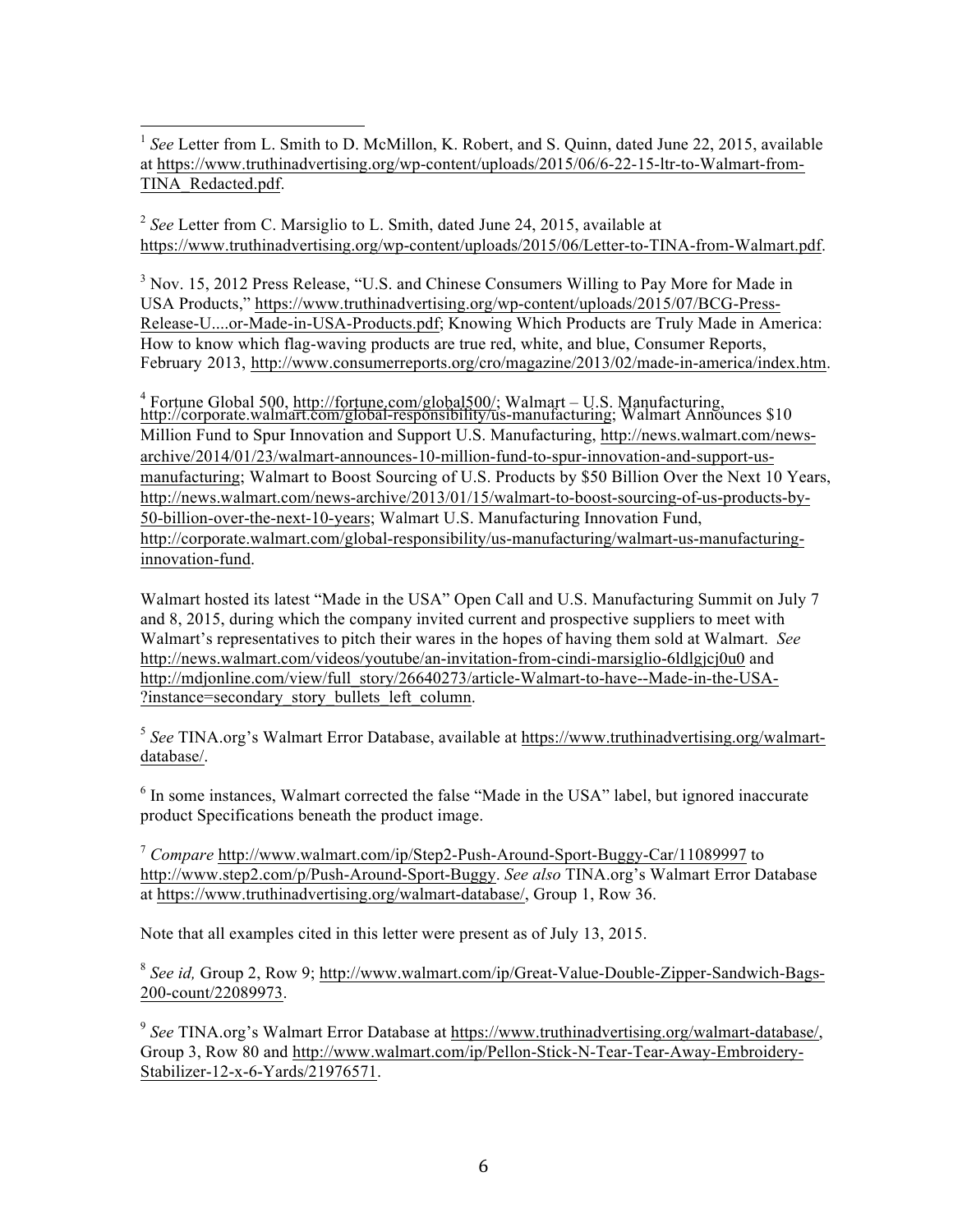$\frac{10}{6}$  A few products listed for sale at www.walmart.com (e.g., Jumbo Blocks Big City 40-Piece Play Set) bear an entirely red "Made in the USA" label. *See, e.g.,* [http://www.walmart.com/ip/Jumbo-](http://www.walmart.com/ip/Jumbo-Blocks-Big-City-40-Piece-Play-Set/34938916)[Blocks-Big-City-40-Piece-Play-Set/34938916.](http://www.walmart.com/ip/Jumbo-Blocks-Big-City-40-Piece-Play-Set/34938916) Similarly, some products (e.g., Evenflo Tribute Sport Convertible Car Seat, Maxwell) bear a gray label with an American flag that states "Made in the USA with US & Global Components." *See, e.g.,* [http://www.walmart.com/ip/Evenflo-Tribute-](http://www.walmart.com/ip/Evenflo-Tribute-Sport-Convertible-Car-Seat-Maxwell/21670123)[Sport-Convertible-Car-Seat-Maxwell/21670123.](http://www.walmart.com/ip/Evenflo-Tribute-Sport-Convertible-Car-Seat-Maxwell/21670123) The design of these labels are not part of TINA.org's complaint because they are visually different from the six discussed above. But note that the veracity of the labels and/or specifications for these particular products is an issue because they conflict. *See* TINA.org's Walmart Error Database at [https://www.truthinadvertising.org/walmart-database/,](https://www.truthinadvertising.org/walmart-database/) Group 3, Rows 57 and 84.

 $11$  According to the FTC, "[i]n order to be effective, any qualifications or disclosures [to U.S.-origin] labeling] should be sufficiently clear, prominent, and understandable to prevent deception. Clarity of language, prominence of type size and style, proximity to the claim being qualified, and an absence of contrary claims that could undercut the effectiveness of the qualification, will maximize the likelihood that the qualifications and disclosures are appropriately clear and prominent." Enforcement Policy Statement on U.S. Origin Claims, [https://www.ftc.gov/public](https://www.ftc.gov/public-statements/1997/12/enforcement-policy-statement-us-origin-claims)[statements/1997/12/enforcement-policy-statement-us-origin-claims.](https://www.ftc.gov/public-statements/1997/12/enforcement-policy-statement-us-origin-claims)

<sup>12</sup> *See* J. Johnson's Report, dated June 16, 2015, at 4, available at [https://www.truthinadvertising.org/wp-content/uploads/2015/06/Walmart-Made-in-USA-expert](https://www.truthinadvertising.org/wp-content/uploads/2015/06/Walmart-Made-in-USA-expert-report.pdf)[report.pdf.](https://www.truthinadvertising.org/wp-content/uploads/2015/06/Walmart-Made-in-USA-expert-report.pdf) *See also* [http://www.walmart.com/browse/seasonal/american](http://www.walmart.com/browse/seasonal/american-jobs/1085632_1104053/?_refineresult=true)jobs/1085632 1104053/? refineresult=true (search result page that appears upon searching the Walmart website for "Made in the USA" and choosing the "Shop All" option).

Dr. Jeff Johnson is President and Principal Consultant at UI Wizards, Inc., a consulting firm that specializes in evaluating and designing graphical and Web user interfaces from the perspective of users. In 2014, Dr. Johnson presented at an FTC workshop devoted to native advertising. His presentation discussed how human visual perception impacts the ability to distinguish online content from advertising. TINA.org retained Dr. Johnson to provide a report that sets forth his expert opinion with respect to how visible, noticeable, discriminable, legible, intelligible, and reliable Walmart's USA labeling is. After Dr. Johnson issued his report, Walmart made some changes to its website so some of the examples discussed in the report have since changed but the issues remain the same.

<sup>13</sup> *Id.*

 $^{14}$  *Id.* at 5.

<sup>15</sup> *Id.* at 8.

 $16$  *Id.* 

<sup>17</sup> TINA.org's discovery of Walmart's "Made in the USA with imported parts" label was made after Dr. Johnson's expert report was issued. Therefore, this particular label is not discussed in the report.

 $18$  Apparently aware of this issue, Walmart stated to TINA.org that it would be replacing the qualified Made in the USA labels with new labels that include larger and more visible qualifying